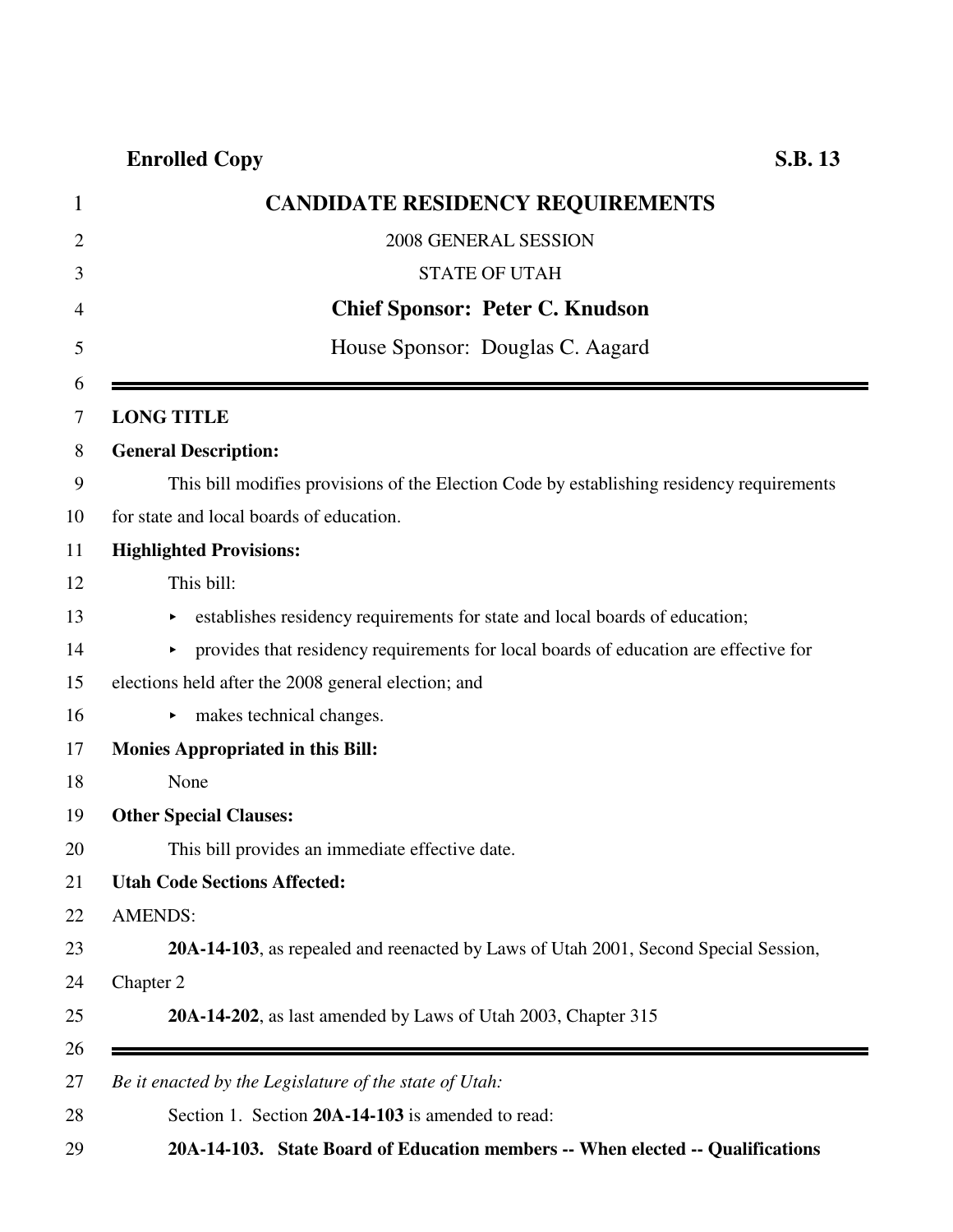| 30 | -- Avoiding conflicts of interest.                                                                        |
|----|-----------------------------------------------------------------------------------------------------------|
| 31 | (1) (a) In 2002 and every four years thereafter, one member each shall be elected from                    |
| 32 | new Districts $2, 3, 5, 6, 9, 10, 14$ , and 15 to serve a four-year term.                                 |
| 33 | (b) In 2004 and every four years thereafter, one member each shall be elected from new                    |
| 34 | Districts $4, 7, 8, 11, 12,$ and 13 to serve a four-year term.                                            |
| 35 | (c) (i) Because of the combination of certain former districts, the state school board                    |
| 36 | members elected from old Districts 2 and 4 who will reside in new District 1 may not serve out            |
| 37 | the term for which they were elected, but shall stand for election in 2002 for a term of office of        |
| 38 | four years from the realigned district in which each resides.                                             |
| 39 | (ii) If one of the incumbent state school board members from new District 1 indicates in                  |
| 40 | writing to the lieutenant governor that the school board member will not seek reelection, that            |
| 41 | incumbent state school board member may serve until January 1, 2003 and the other incumbent               |
| 42 | state school board member shall serve out the term for which the member was elected, which is             |
| 43 | until January 1, 2005.                                                                                    |
| 44 | (2) (a) A person seeking election to the state school board must have been a resident of                  |
| 45 | the state school board district in which the person is seeking election for at least one year as of       |
| 46 | the date of the election.                                                                                 |
| 47 | (b) A person who has resided within the state school board district, as the boundaries of                 |
| 48 | the district exist on the date of the election, for one year immediately preceding the date of the        |
| 49 | election shall be considered to have met the requirements of this Subsection (2).                         |
| 50 | $[\frac{2}{2}]$ (3) A member shall:                                                                       |
| 51 | (a) be and remain a registered voter in the state board district from which the member                    |
| 52 | was elected or appointed; and                                                                             |
| 53 | (b) maintain [his] the member's primary residence within the state board district from                    |
| 54 | which the member was elected or appointed during the member's term of office.                             |
| 55 | $\left[\frac{1}{2}\right]$ (4) A member of the State Board of Education may not, during the member's term |
| 56 | of office, also serve as an employee of:                                                                  |
| 57 | $(a)$ the board[,];                                                                                       |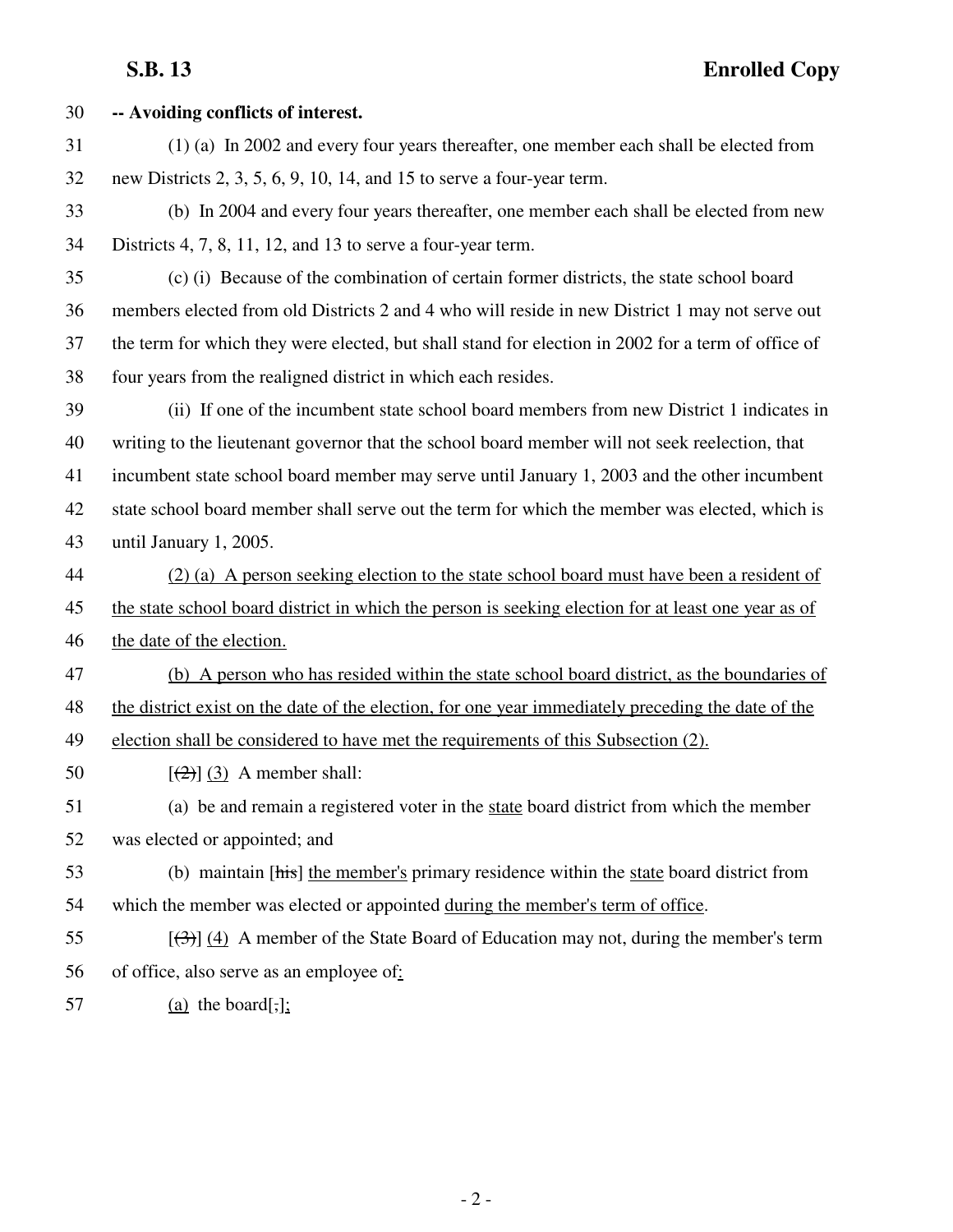## **Enrolled Copy S.B. 13**

| 58 | (b) the Utah State Office of Education[,]; or                                                 |
|----|-----------------------------------------------------------------------------------------------|
| 59 | (c) the Utah State Office of Rehabilitation.                                                  |
| 60 | Section 2. Section 20A-14-202 is amended to read:                                             |
| 61 | 20A-14-202. Local boards of education -- Membership -- When elected --                        |
| 62 | <b>Qualifications -- Avoiding conflicts of interest.</b>                                      |
| 63 | $(1)$ (a) Except as provided in Subsection $(1)(b)$ , the board of education of a school      |
| 64 | district with a student population of up to 24,000 students shall consist of five members.    |
| 65 | (b) The board of education of a school district with a student population of more than        |
| 66 | 10,000 students but fewer than 24,000 students shall increase from five to seven members      |
| 67 | beginning with the 2004 regular general election.                                             |
| 68 | (c) The board of education of a school district with a student population of 24,000 or        |
| 69 | more students shall consist of seven members.                                                 |
| 70 | (d) Student population is based on the October 1 student count submitted by districts to      |
| 71 | the State Office of Education.                                                                |
| 72 | (e) If the number of members of a local school board is required to change under              |
| 73 | Subsection $(1)(b)$ , the board shall be reapportioned and elections conducted as provided in |
| 74 | Sections 20A-14-201 and 20A-14-203.                                                           |
| 75 | (f) A school district which now has or increases to a seven-member board shall maintain       |
| 76 | a seven-member board regardless of subsequent changes in student population.                  |
| 77 | (g) (i) Members of a local board of education shall be elected at each regular general        |
| 78 | election.                                                                                     |
| 79 | (ii) Except as provided in Subsection $(1)(g)(iii)$ , no more than three members of a local   |
| 80 | board of education may be elected to a five-member board, nor more than four members elected  |
| 81 | to a seven-member board, in any election year.                                                |
| 82 | (iii) More than three members of a local board of education may be elected to a               |
| 83 | five-member board and more than four members elected to a seven-member board in any           |
| 84 | election year only when required by reapportionment or to fill a vacancy or to implement      |
| 85 | Subsection $(1)(b)$ .                                                                         |